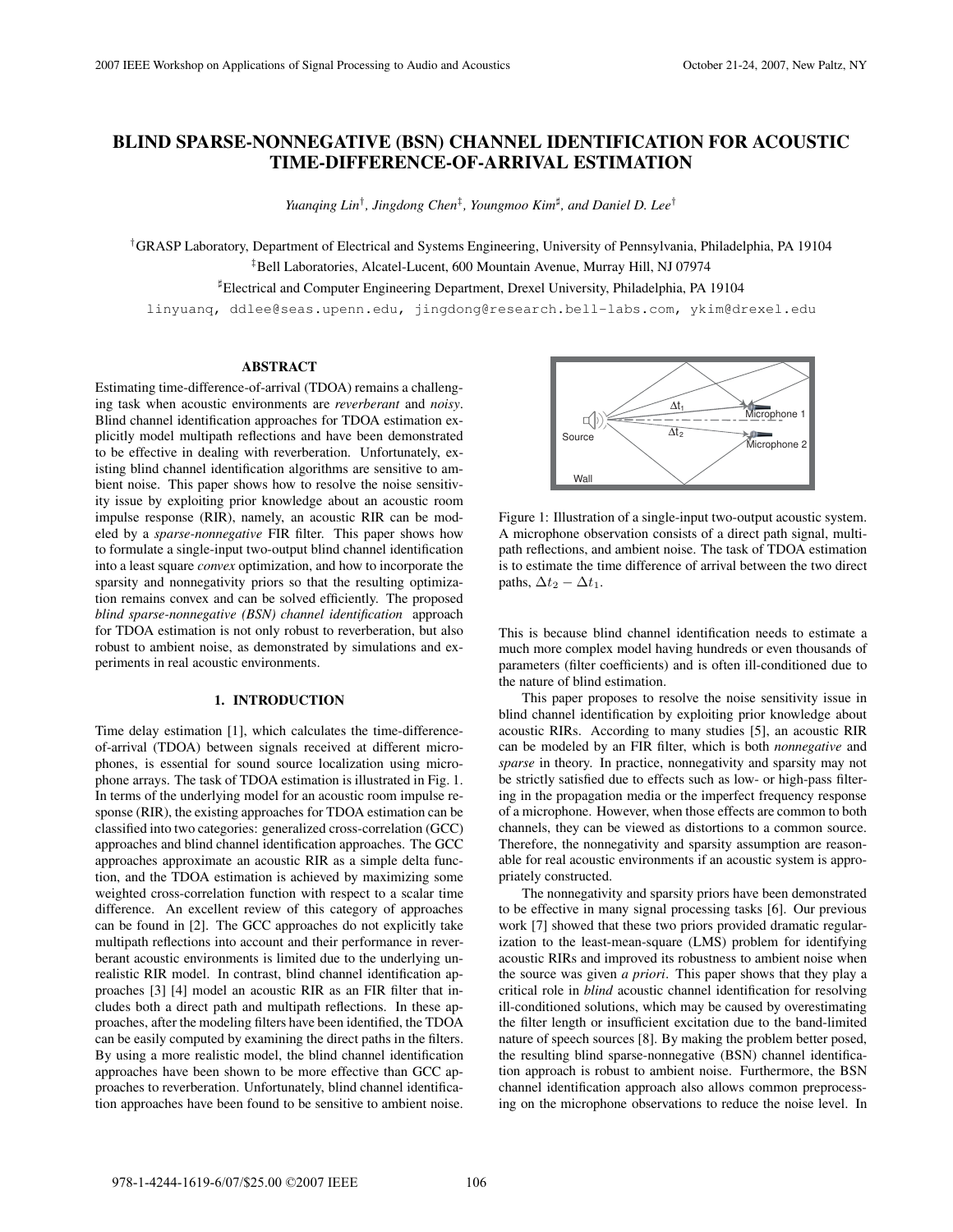contrast, conventional blind channel identification approaches prohibit preprocessing since they are not able to resolve the preprocessing filtering from filtering by a RIR.

# **2. BLIND SPARSE-NONNEGATIVE (BSN) CHANNEL IDENTIFICATION**

#### **2.1. Previous work**

In an acoustic system as illustrated in Fig. 1, the microphone outputs at time  $k$  can be written as:

$$
x_i(k) = s(k) * h_i + n_i(k), \ i = 1, 2,
$$
 (1)

where  $*$  denotes linear convolution,  $s(k)$  is a source signal,  $h_i$  represents the channel impulse response between the source and the ith microphone, and  $n_i(k)$  is a noise signal. The blind channel identification via *cross relation* is based on a clever observation,  $x_2(k) * h_1 = x_1(k) * h_2 = s(k) * h_1 * h_2$ , if the microphone signals are noiseless [8]. Then, without requiring any knowledge from the source signal, the channel filters can be identified by minimizing the squared cross relation error. In matrix-vector form, the optimization becomes

$$
\mathbf{h}_{1}^{*}, \mathbf{h}_{2}^{*} = \arg \min_{\mathbf{h}_{1}, \mathbf{h}_{2}} \frac{1}{2} ||\mathbf{X}_{2} \mathbf{h}_{1} - \mathbf{X}_{1} \mathbf{h}_{2}||^{2}
$$
  
subject to  $||\mathbf{h}_{1}||^{2} + ||\mathbf{h}_{2}||^{2} = 1,$  (2)

where  $\mathbf{X}_i$  is the  $(N + L - 1) \times L$  convolution Toeplitz matrix whose first row and first column are  $[x_i(k - N + 1), x_i(k N$ ,..., $x_i(k - N - L + 2)$ ] and  $[x_i(k - N + 1), x_i(k - N +$  $2)$ , ...,  $x_i(k)$ ,  $0, \ldots, 0$ <sup>T</sup>, respectively, N is the microphone signal length, L is the filter length,  $\|\cdot\|$  denotes  $l_2$ -norm, and the constraint is to avoid the trivial zero solution. It is easy to see that the above optimization is a minimum eigenvalue problem, and it can be solved by eigenvalue decomposition. Benesty [3] proposed to solve the above optimization in an adaptive way, and demonstrated that the algorithm is effective in dealing with reverberation for TDOA estimation. Unfortunately, the filter estimation by the optimization problem in Eq. 2 is sensitive to ambient noise.

To improve the robustness to ambient noise, our strategy is to incorporate blind channel identification with prior knowledge about an acoustic RIR, namely, an acoustic RIR can be modeled by a *sparse-nonnegative* FIR filter. However, it is hard to incorporate either the nonnegativity prior or the sparsity prior directly into the optimization in Eq. 2. In fact, if the optimization in Eq. 2 is also subject to nonnegative constraints, the resulting optimization is NP-hard. Consequently, we choose to reformulate the blind channel identification into a *convex* optimization problem, which will provide a flexible platform for incorporating both the nonnegativity prior and the sparsity prior. We will focus on the batchmode formulation in this paper and show its adaptive counterpart in future work.

## **2.2. Convex formulation**

The optimization in Eq. 2 is not convex because its domain,  $\|\mathbf{h}_1\|^2 + \|\mathbf{h}_2\|^2 = 1$ , is not convex [9]. However, this non-convex constraint which is used to avoid the trivial zero solution, can be replaced by a convex constraint, which is also able to avoid the trivial zero solution. Our choice is a singleton linear constraint and the optimization becomes

$$
\mathbf{h}_{1}^{*}, \mathbf{h}_{2}^{*} = \arg \min_{\mathbf{h}_{1}, \mathbf{h}_{2}} \frac{1}{2} ||\mathbf{X}_{2} \mathbf{h}_{1} - \mathbf{X}_{1} \mathbf{h}_{2}||^{2}
$$
  
subject to  $h_{1}(0) = 1$ , (3)

where  $h_1(0)$  is the first element of  $\mathbf{h}_1$ . Because the optimization is a minimization, its solution tends to align  $h_1(0)$  with the maximum coefficient in the filter  $\mathbf{h}_1$ , which is often the coefficient corresponding to the direct path. To ensure that **h**<sup>2</sup> does not have nonzero elements at negative time delays, one can use earlier samples for  $x_1$ . How much earlier is determined by the maximum possible time delay,  $f_s \cdot d/c$ , where d is the distance between the two microphones,  $f_s$  is sampling rate, and c is the speed of sound in air. It can be shown that, when the microphone signals are noiseless, the two optimizations (Eqs. 2 and 3) yield equivalent solutions up to a constant delay and a constant scalar factor.

The new formulation in Eq. 3 has many advantages. It is convex, and can be written as an unconstrained least square (LS) problem since the singleton constraint can be easily substituted into the objective function. Furthermore, the resulting LS approach is more robust to ambient noise than the eigenvalue decomposition approach in Eq. 2. This can be better seen in the frequency domain. The squared cross relation error is weighted by the power spectrum density of the underlying common source. As a result, when microphone signals are noisy, the optimization in Eq. 2 tends to fill the filter energy constraint with less significant frequency bands which have little contribution in the source. This is because the squared error in those frequency bands are weighted less in the objective function. Consequently, the solution to Eq. 2 is extremely sensitive to ambient noise. In contrast, the singleton linear constraint in Eq. 3 has much less coupling in the filter energy allocation, and thus its solution is more robust to ambient noise.

#### **2.3. BSN channel identification algorithm**

The convex LS formulation in Eq. 3 provides a flexible platform for incorporating the nonnegativity and sparsity priors. The optimization for *blind sparse-nonnegative (BSN) channel identification* becomes

$$
\mathbf{h}_{1}^{*}, \mathbf{h}_{2}^{*} = \arg \min_{\mathbf{h}_{1}, \mathbf{h}_{2}} \frac{1}{2} ||\mathbf{X}_{2} \mathbf{h}_{1} - \mathbf{X}_{1} \mathbf{h}_{2}||^{2} + \lambda' \sum_{j=0}^{L-1} [h_{1}(j) + h_{2}(j)]
$$
  
subject to  $h_{1}(0) = 1, \mathbf{h}_{1} \ge 0, \mathbf{h}_{2} \ge 0$  (4)

where the second term is the  $l_1$ -norm of the filters, and  $\lambda'$  is the sparsity regularization parameter that balances the preference between the squared fitting error and the sparseness of the solution described by its  $l_1$ -norm. Enforcing sparsity using  $l_1$ -norm regularization has been an active research area in the last decade [6], and it has been the driving force for many emerging fields in signal processing, such as sparse coding and compressive sensing. As for the nonnegative constraints, they were inspired by nonnegative matrix factorization (NMF) [10], which showed that nonnegative constraints are able to dramatically regularize an optimization problem. Combining both the nonnegative constraints and the  $l_1$ -norm regularization, the optimization in (4) is expected to resolve the ill-conditioning problem in blind channel identification and yield solutions that are robust to ambient noise.

Given a sparsity regularization parameter  $\lambda'$ , the optimization in Eq. 4 is a convex nonnegative quadratic programming (NNQP)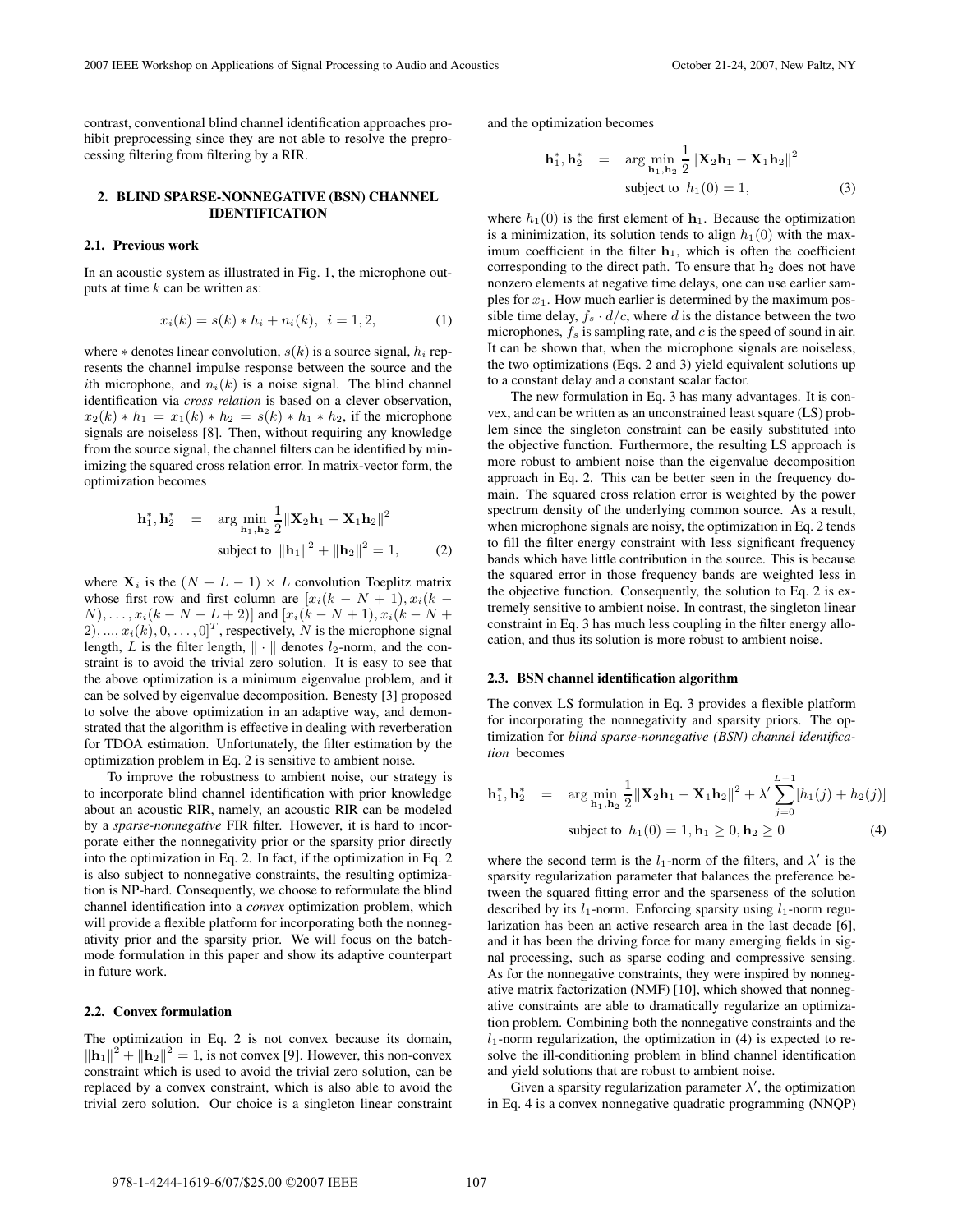problem, which can be solved by various methods with guaranteed global convergence. Among those, the multiplicative update algorithm [11] is able to solve the NNQP problem efficiently since it only involves Toeplitz matrix-vector multiplication, which can be implemented by FFTs. Another important issue in Eq. 4 is how to determine the regularization parameter  $\lambda'$ , which controls the sparseness of solutions. The work in [7] shows that, in the Bayesian framework, the optimal regularization parameter  $\lambda'$  is equal to the product  $\sigma^2 \lambda$ , where  $\sigma^2$  describes the noise level and  $\lambda$  is the parameter describes the sparseness of filters. These two parameters can be determined by either *a priori* knowledge, or learning from observed microphone signals [7].

# **3. RESULTS**

#### **3.1. A simulated example**

Here we first provide a toy example to illustrate the the advantage of the proposed BSN channel identification approach for TDOA estimation in comparison with other existing approaches. In the simulation, the source  $(s)$  is a speech segment of 4096 samples with sampling rate of 16 kHz, and both of the two FIR filters  $(h_1)$ and  $h_2$ ) are 16 samples long. If we use  $j = 0, 1, ... 15$  to index the filter coefficients, filter  $h_1$  has nonzero elements only at  $j=0$ , 2, and 12 with amplitudes of 1, 0.7, and 0.5, respectively; filter  $h_2$ has nonzero elements only at  $j=2, 6, 8$ , and 10 with amplitudes of 1, 0.6, 0.6 and 0.4, respectively. Notice that both filters are nonnegative and sparse. Then, the simulated microphone observations  $(x<sub>i</sub>)$  were computed according to Eq. 1 where the ambient noise  $(n<sub>i</sub>)$  was real noise recorded in a conference room. The noise was scaled so that the signal-to-noise ratio (SNR) of the microphone signals was 15 dB. The simulated microphone signals were then highpassed with a cut-off frequency of 300 Hz to reduce the low frequency noise before they were fed to different algorithms for TDOA estimation.

The simulation results are shown in Fig. 2. The traditional cross-correlation approach [Fig. 2 (a-1)] has low temporal resolution, and multipath reflections often cause a peak shift in the cross-correlation function. Consequently, this approach performs poorly in reverberant environments. The phase transform (PHAT) approach [Fig. 2 (a-2)] improves the temporal resolution by prewhitening the microphone signals, however, its performance is still limited by the underlying oversimplified RIR model. The simulation results of blind channel identification approaches are shown in Fig. 2 (b), illustrating strong advantages of our new formulation of blind channel identification presented in Section 2. As shown in Fig. 2 (b), the new LS formulation in Eq. 3 is more robust to ambient noise than the conventional eigenvalue decomposition approach in Eq. 2. Moveover, the sparsity and nonnegativity prior knowledge helps to resolve the degeneracy in blind channel identification and yields dramatic improvement in filter estimates. The filter estimation accuracy gained by the BSN channel identification approach will become critical when the filters are thousands of taps long, as in typical real acoustic environments.

### **3.2. Performance comparison using real room recordings**

Now we evaluate the performance of the proposed BSN channel identification approach for TDOA estimation in real environments. The experimental setup is illustrated in Fig. 3. Prerecorded speech sequences were played through a loudspeaker located at one end



(a) GCC approaches. In each figure, the solid line describes the GCC function between two microphone signals, and the vertical dot line indicates the true time delay. The traditional cross-correlation is on the left and the phase transform (PHAT) is on the right.



(b) Blind channel identification approaches. The three rows from top to bottom are the identified filters respectively by eigenvalue decomposition approach (Eq. 2), LS approach (Eq. 3) and the BSN channel identification approach (Eq. 4). The left and right columns represent the identified filters associated with channel 1 and channel 2, respectively. In each figure, the dot-solid line describes the identified filters, and the square-dot line indicates the true filters up to a constant time delay and a constant scalar factor.

Figure 2: Results of GCC approaches and blind channel identification approaches for TDOA estimation.

of the room and recorded by a matched omnidirectional microphone pair (SP-CMC-8, Sound Professionals) located at the other end of the room. We recorded two data sets: one set had the loudspeaker in the middle (see Position 1 in Fig. 3), and the other had the loudspeaker about 75 cm away from the middle (see Position 2 in Fig. 3). At each speaker position, 100 speech sentences (50 by a male speaker and 50 by a female speaker) were played and recorded with a sampling rate of 16 kHz. In our evaluation, we divided the recordings into segments of 4096 samples, and discarded those silent segments which contained no speech signals. Then, we treated each segment independently and performed TDOA algorithms on each of them. Since a large portion of the ambient noise was at low frequency (such as air-conditioning noise), the recorded signals were highpassed with a cut-off frequency of 300 Hz before they were fed to TDOA estimation algorithms. For the BSN channel identification approach, the filter length was 2048.

As shown in Fig. 4, the proposed BSN channel identification approach yielded consistent TDOA estimates at both Position 1 and Position 2, even though Position 2 is difficult for TDOA es-